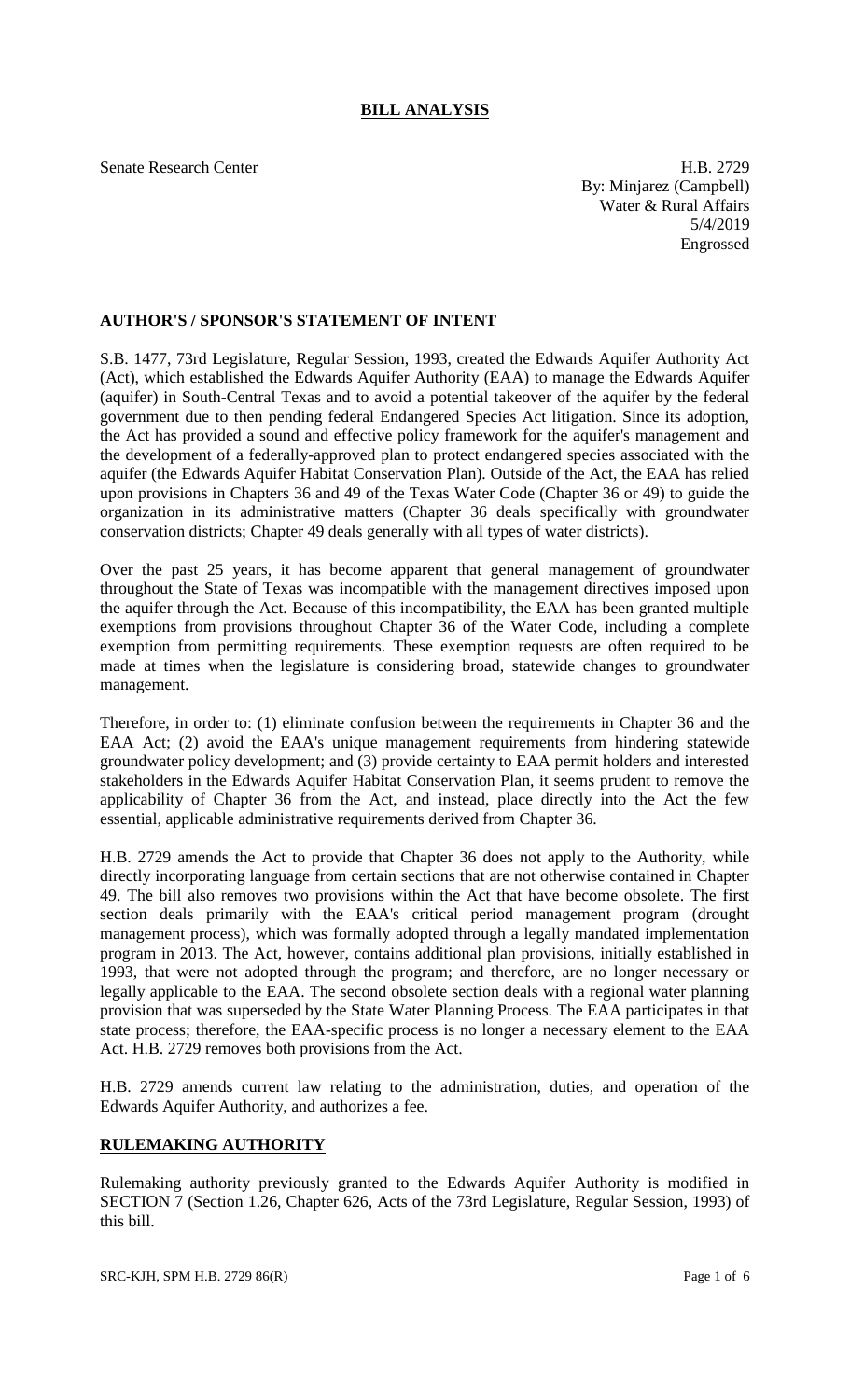Rulemaking authority previously granted to a groundwater conservation district is modified in SECTION 15 (Section 36.101, Water Code) of this bill.

## **SECTION BY SECTION ANALYSIS**

SECTION 1. Amends Section 1.03(20), Chapter 626, Acts of the 73rd Legislature, Regular Session, 1993, to redefine "underground water" or "groundwater" as water percolating beneath the earth.

SECTION 2. Amends Section 1.07, Chapter 626, Acts of the 73rd Legislature, Regular Session, 1993, as follows:

Sec. 1.07. OWNERSHIP OF UNDERGROUND WATER. Prohibits action taken pursuant to this Act from being construed as depriving or divesting the owner or the owner's lessees and assigns, including holders of recorded liens or other security interests in the land, of these ownership rights or as impairing the contract rights of any person who purchases water for the provision of potable water to the public or for the resale of potable water to the public for any use, subject to the rules adopted by the Edwards Aquifer (authority) under this Act, rather than adopted by the authority, or a district exercising the powers provided by Chapter 36 (Groundwater Conservation Districts), rather than 52 (Underground Water Conservation Districts), Water Code.

SECTION 3. Amends Section 1.08(a), Chapter 626, Acts of the 73rd Legislature, Regular Session, 1993, as follows:

(a) Provides that the authority has all of the rights, powers, privileges, authority, functions, and duties provided by the general law of this state, including Chapters 49 (Provisions Applicable to All Districts) and 51 (Water Control and Improvement Districts), rather than 50 (Provisions Generally Applicable to Districts), 51, and 52, Water Code, applicable to an authority created under Article XVI, Section 59 (Conservation and Development of Parks and Recreational Facilities; Conservation and Reclamation Districts; Indebtedness and Taxation Authorized), of the Texas Constitution. Provides that Chapter 36, Water Code, does not apply to the authority.

SECTION 4. Amends Section 1.09, Chapter 626, Acts of the 73rd Legislature, Regular Session, 1993, by amending Subsection (d) and adding Subsections (i) through (k), as follows:

(d) Provides that Section 41.008 (Effect of Holding Election on Improper Date), rather than Sections 41.003 and 41.008, Election Code, does not apply to an election held under this article. Makes a conforming change

(i) Provides that a member of a governing body of another political subdivision is ineligible for appointment or election as a director of the board of directors of the authority (director; board). Provides that a director of the authority is disqualified and vacates the office of director if the director is appointed or elected as a member of the governing body of another political subdivision.

(j) Provides that for liability purposes only, a director of the authority is considered an employee of the authority under Chapter 101 (Tort Claims), Civil Practice and Remedies Code, even if the director does not receive fees of office voluntarily, by authority policy, or through a statutory exception.

(k) Provides that a director of the authority is immune from suit and immune from liability for official votes and official actions. Provides that, to the extent an official vote or official action conforms to laws relating to conflicts of interest, abuse of office, or constitutional obligations, this subsection provides immunity for those actions.

SECTION 5. Amends Section 1.11(d), Chapter 626, Acts of the 73rd Legislature, Regular Session, 1993, is amended as follows:

(d) Authorizes the authority to:

(1)–(9) Makes no changes to these subdivisions;

SRC-KJH, SPM H.B. 2729 86(R) Page 2 of 6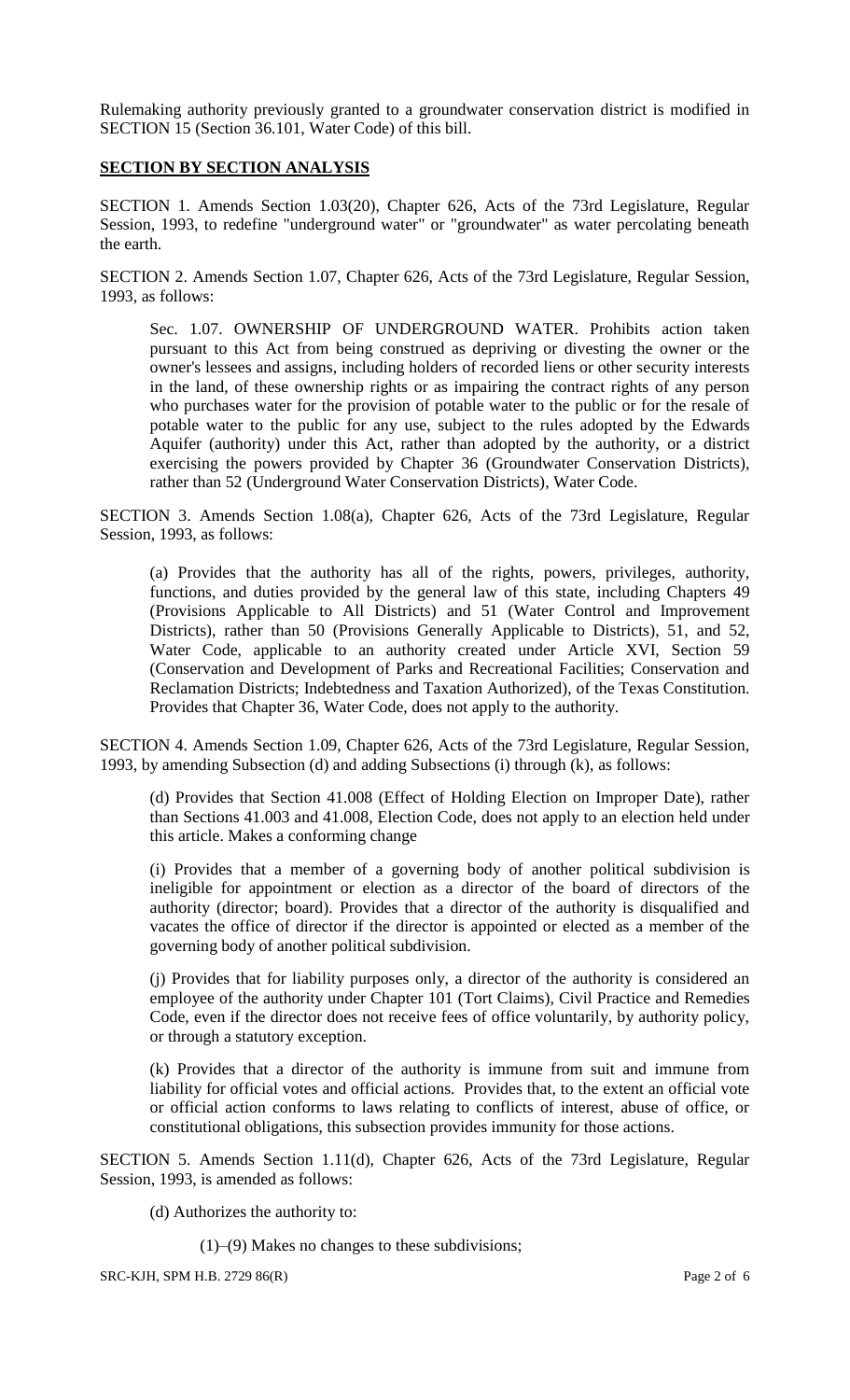(10) enforce inside the authority's boundaries Chapter 1901 (Water Well Drillers), Occupations Code, and rules adopted by the Texas Commission of Licensing and Regulation (TCLR) under that chapter, rather than enforce Chapter 32 (Subsurface Area Drip Dispersed System), Water Code, and Texas Natural Resource Conservation Commission (TNRCC) rules adopted under that Act within the authority's boundaries; and

(11) require to be furnished to the authority water well drillers' logs that are required by Chapter 1901, Occupations Code, rather than Chapter 32, Water Code, to be kept and furnished to the Texas Department of Licensing and Regulation (TDCR), rather than TNRCC.

SECTION 6. Amends Article 1, Chapter 626, Acts of the 73rd Legislature, Regular Session, 1993, by adding Sections 1.21 and 1.211, as follows:

Sec. 1.21. CONTESTED CASE HEARINGS; REQUEST FOR REHEARING OR FINDINGS AND CONCLUSIONS. (a) Authorizes an applicant in a contested or uncontested hearing on an application under this Act or a party to a contested hearing to administratively appeal a decision of the board on an application by requesting written findings of fact and conclusions of law not later than the 20th day after the date of the board's decision.

(b) Requires the board, on receipt of a timely written request, to make written findings of fact and conclusions of law regarding a decision of the board on an application under this Act. Requires the board to provide certified copies of the findings and conclusions to the person who requested them, and to each designated party, not later than the 20th day after the date the board receives the request. Authorizes a party to a contested hearing to request a rehearing before the board not later than the 20th day after the date the board issues the findings and conclusions.

(c) Requires a request for rehearing to be filed in the authority's office and to state the grounds for the request.

(d) Requires the board, if the board grants a request for rehearing, to schedule the rehearing not later than the 45th day after the date the request is granted.

(e) Provides that the failure of the board to grant or deny a request for rehearing before the 91st day after the date the request is submitted is a denial of the request.

Sec. 1.211. DECISION; WHEN FINAL. (a) Provides that a decision by the board on an application under this Act is final:

> (1) if a request for rehearing is not filed on time, on the expiration of the period for filing a request for rehearing; or

- (2) if a request for rehearing is filed on time, on the date:
	- (A) the board denies the request for rehearing; or
	- (B) the board renders a written decision after rehearing.

(b) Provides that a timely filed motion for rehearing is a prerequisite to a suit against the authority under Section 1.46 of this article challenging a decision in a contested hearing. Requires a suit under Section 1.46 to be filed not later than the 60th day after the date on which the decision becomes final.

SECTION 7. Amends Section 1.26(a), Chapter 626, Acts of the 73rd Legislature, Regular Session, 1993, as follows:

SRC-KJH, SPM H.B. 2729 86(R) Page 3 of 6 (a) Requires the authority by rule to adopt a critical period management plan consistent with Sections 1.14(a), (f), and (h) (relating to certain limitations on withdrawal of water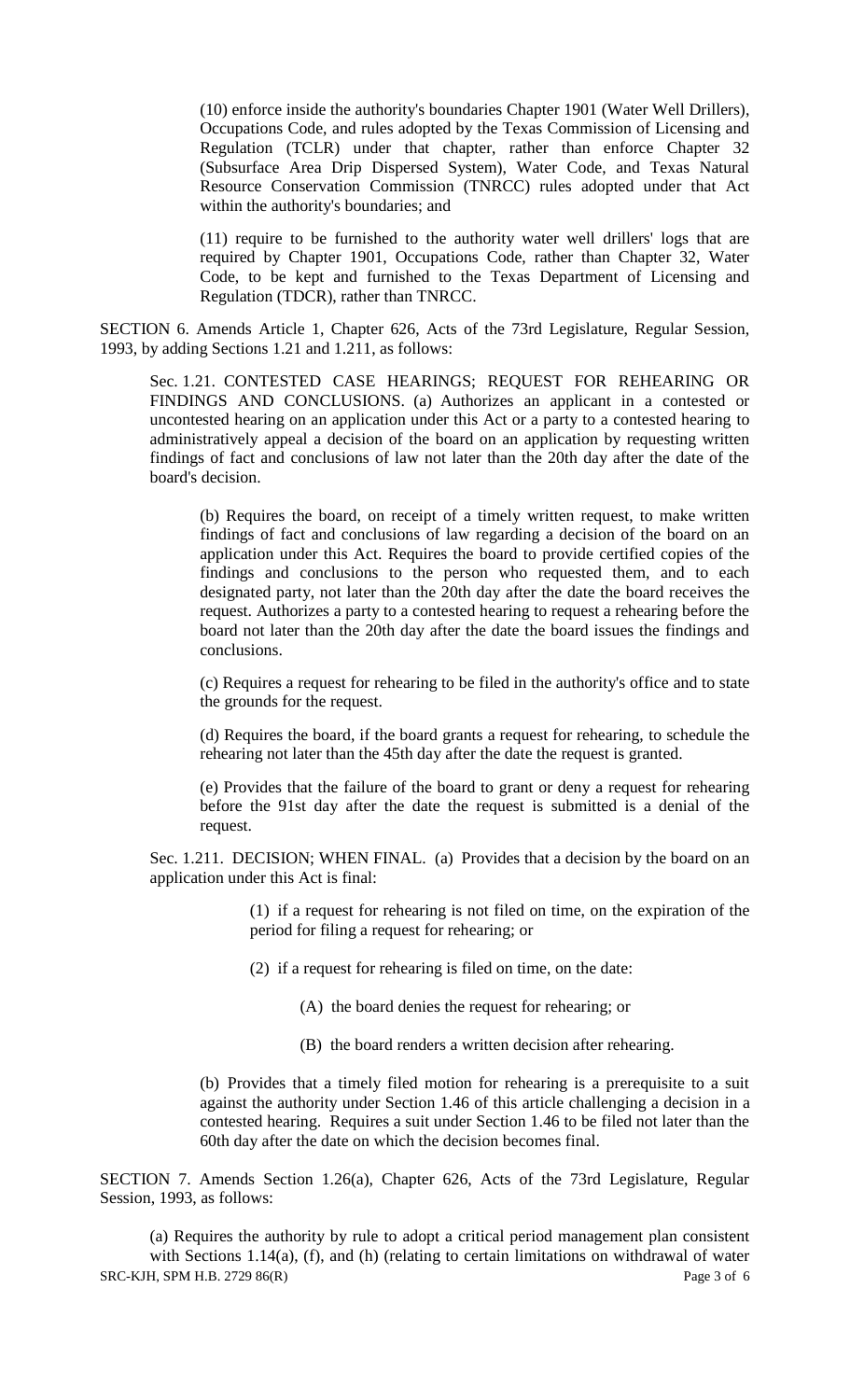from the aquifer) of this article. Requires the plan to allow irrigation use to continue in order to permit the user to complete the irrigation of a crop in progress. Deletes existing text relating to review of recommendations, a deadline for plan adoption, and a written report to certain public officials describing the actions taken in response to each recommendation and, for each recommendation not implemented, the reason it was not implemented. Deletes existing text relating to requirements of the plan, makes nonsubstantive changes, and deletes the designation of Subsection (f).

SECTION 8. Amends Sections 1.29(b) and (f), Chapter 626, Acts of the 73rd Legislature, Regular Session, 1993, as follows:

(b) Prohibits the authority from increasing aquifer management fees by more than eight percent per year.

(f) Authorizes, rather than requires, the authority to impose a permit application fee not to exceed \$25. Authorizes the authority to impose fees to recover administrative costs associated with actions other than the filing and processing of applications and registrations. Prohibits the fees from unreasonably exceeding the administrative costs.

SECTION 9. Amends Article 1, Chapter 626, Acts of the 73rd Legislature, Regular Session, 1993, by adding Section 1.361, as follows:

Sec. 1.361. ABANDONED, OPEN, UNCOVERED, OR DETERIORATED WELLS. (a) Defines, "abandoned well" and "deteriorated well" for purposes of this section.

(b) Authorizes the authority or its authorized employees, representatives, or agents, if the owner or lessee of land on which an abandoned, open, uncovered, or deteriorated well is located fails or refuses to close, cap, or plug the well in compliance with Chapter 1901, Occupations Code, and the authority's rules, to enter the land and close, cap, or plug the well safely and securely.

(c) Provides that reasonable expenses incurred by the authority in closing, capping, or plugging a well constitute a lien on the land on which the well is located.

(d) Provides that the lien as described by Subsection (c) arises and attaches on recording, in the deed records of the county where the well is located, an affidavit that is executed by any person conversant with the facts and states the following:

- (1) the existence of the well;
- (2) the legal description of the property on which the well is located;
- (3) the approximate location of the well on the property;

(4) the failure or refusal of the owner or lessee, after notification, to close or cap the well before the expiration of 10 days after the notification, or to plug the well before the expiration of 180 days after the notification, as required by the authority's rules;

(5) the closing, capping, or plugging of the well by the authority or by an authorized employee, representative, or agent of the authority; and

(6) the expense incurred by the authority in closing, capping, or plugging the well.

(e) Provides that this section does not affect the enforcement of Subchapter A (Covering Wells, Cisterns, and Holes), Chapter 756 (Miscellaneous Hazardous Conditions), Health and Safety Code.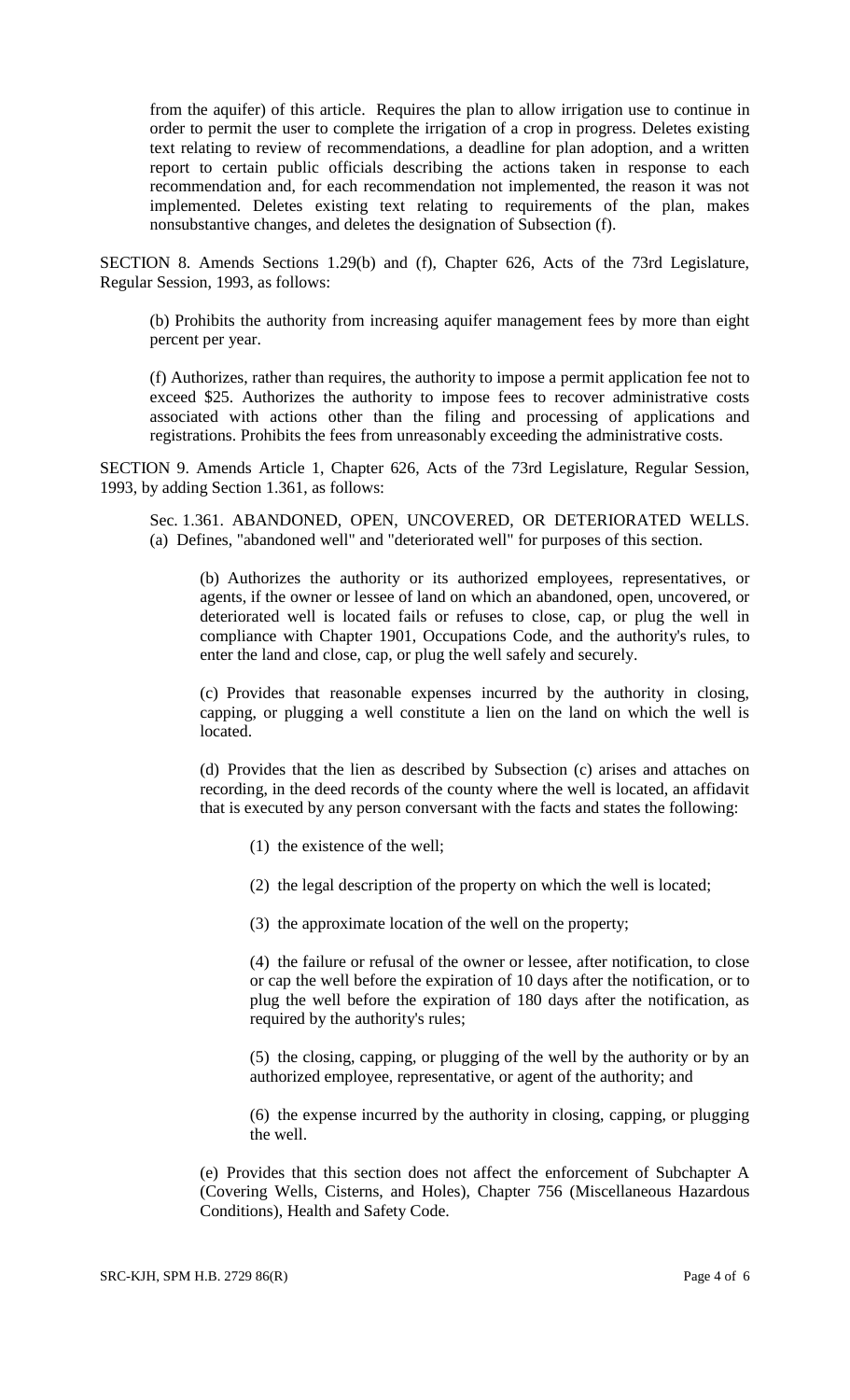SECTION 10. Amends Sections 1.37(j), (n), and (r), Chapter 626, Acts of the 73rd Legislature, Regular Session, 1993, as follows:

(j) Requires a person against whom an administrative penalty is assessed to take certain actions before the expiration of, rather than within, 30 days after the date the authority's order is final as provided by Section 2001.144(a) (relating to instances in which a decision or order in a contested case is final), Government Code, rather than Subsection (c), Section 16, Administrative Procedure and Texas Register Act (Article 6252-13a, V.T.C.S.).

(n) Makes conforming changes to this subsection.

(r) Makes a conforming change to this section.

SECTION 11. Amends Section 1.38, Chapter 626, Acts of the 73rd Legislature, Regular Session, 1993, as follows:

Sec. 1.38. INJUCTION BY AUTHORITY (a) Creates this subsection from existing text. Authorizes the authority to file a civil suit in a state district court for an injunction or mandatory injunction to enforce this article and the authority's rules, rather than for an injunction to enforce this article.

(b) Provides that in an enforcement action by the authority against a governmental entity for a violation of authority rules, the limits on the amount of fees, costs, and penalties that the authority is authorized to impose under this section constitute a limit of liability of the governmental entity for the violation. Provides that this subsection does not prohibit the recovery by the authority of fees and costs under this article in an action against a governmental entity.

SECTION 12. Amends Article 1, Chapter 626, Acts of the 73rd Legislature, Regular Session, 1993, by adding Section 1.46, as follows:

Sec. 1.46. SUITS. (a) Entitles a person, firm, corporation, or association of persons affected by and dissatisfied with any provision or with any rule or order made by the authority to file a suit against the authority or its directors to challenge the validity of the law, rule, or order.

(b) Authorizes only the authority, the applicant, and parties to a contested case hearing to participate in an appeal of a decision on the application that was the subject of that contested case hearing. Requires an appeal of a decision on a permit application to include the applicant as a necessary party.

(c) Requires a suit under this section to be filed in a court of competent jurisdiction in any county in which the authority is located. Authorizes the suit to be filed only after all administrative appeals to the authority are final.

(d) Provides that the burden of proof is on the petitioner, and the challenged law, rule, order, or act is to be considered prima facie valid. Provides that the review on appeal is governed by either Section 2001.038 (Declaratory Judgment) or Section 2001.174 (Review Under Substantial Evidence Rule or Undefined Scope of Review), Government Code, as appropriate.

(e) Authorizes the authority, if the authority prevails in a suit to enforce this article or its rules, or in a suit other than a suit in which it voluntarily intervenes, to seek and requires the court to grant, in the same action, recovery for attorney's fees, costs for expert witnesses, and other costs incurred by the authority before the court. Requires the court to set the amount of the attorney's fees.

SECTION 13. Amends Section 36.205(e), Water Code, to delete the Edwards Aquifer from a list of districts to which Subsection (c) (relating to authorizing a district to assess production fees and limits on the fees) does not apply.